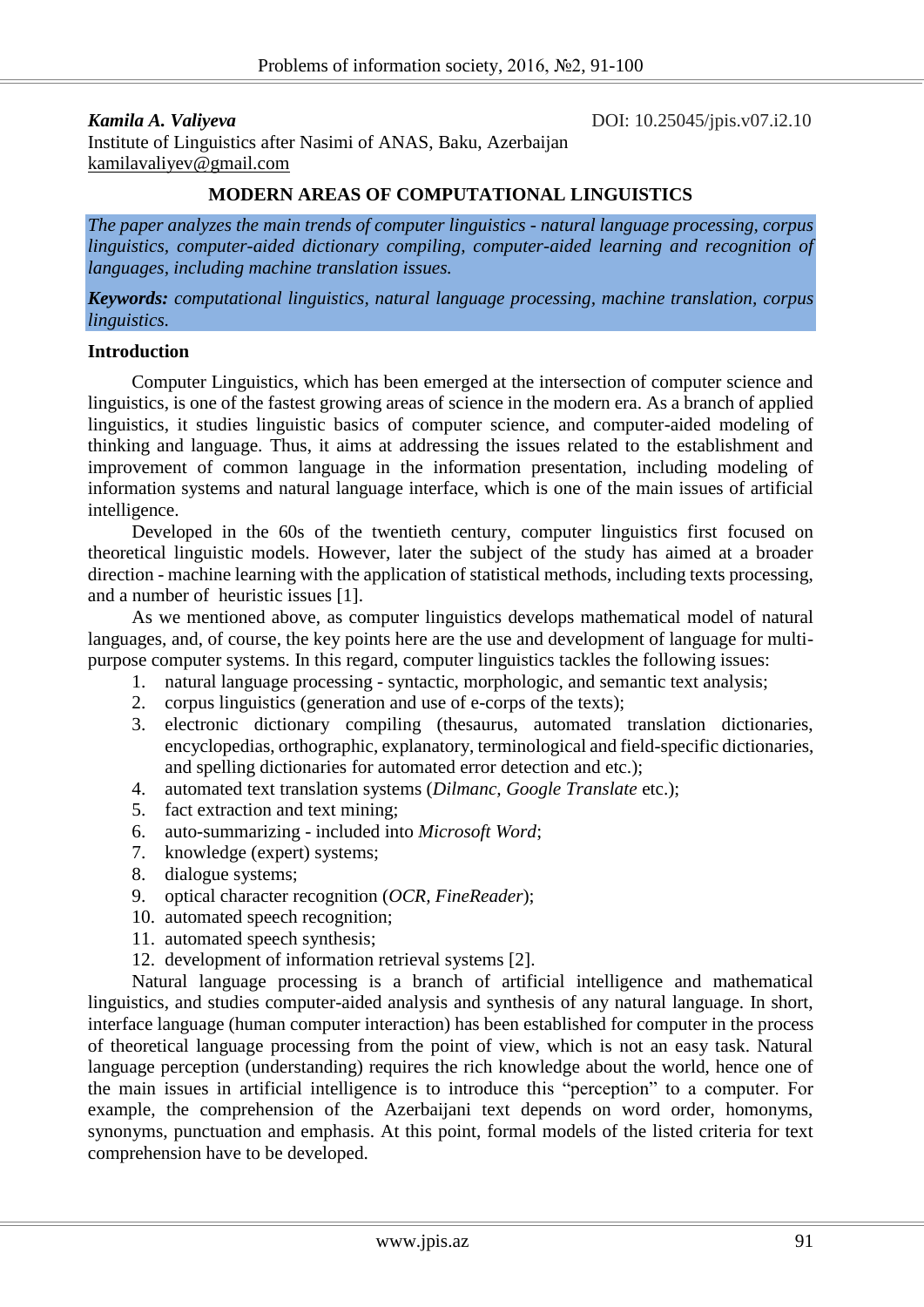Corpus Linguistics (CD) is an applied branch of linguistics that explores the text corpus and use. The term was introduced in 1960 with the emergence of corpuses in practice. "Linguistic corpus" implies a set of texts with certain principles and standards. Corpus generation aims at solving various linguistic issues (such as, graphic, grammatical and lexical text analysis).

The first major in the world linguistics - Braunov corpus, was established in 1960. According to the corpus model, the Russian frequency dictionary, containing more than one million words, was compiled by Zasorina [3]. The rapid development of computer technology has contributed to the development of large-scale national corps, as *British National Corpus* developed at the University of Birmingham, and Ershov's Machine fund at the former USSR. Currently, the Russian national corps contains 300 million word combinations [2].

The creation of a national corpus of the Azerbaijani language is still remains one of the issues to be resolved.

## **The problem solution: computer-aided dictionary compiling**

The rapid development of computers has contributed to the automation of mental activity and opened broad prospects. Research carried out through computer released the linguists from the mechanical, tedious and labor-intensive works, such as material grouping, typifying, inventorying, and editing.

In the 50s of the last century, two major laboratories equipped with computers were established in Europe. One of them, located in Bezanson, is the lexicological analysis laboratory at the French dictionary learning center. Another is the laboratory of linguistics center on philological analysis, located in Italy. Moreover, in the Netherlands, a scientist F.de Tollener was conducted computer-aided lexicographical research [3].

Most of the Russian scientific centers have conducted many researches regarding computer application. These centers have developed different types of computer-aided dictionaries, such as the dictionaries of frequency of words used in the text, including concordances containing a list of specific expressions in the text, and the reverse-dictionaries listed in alphabetical order depending on the word endings, rhyme dictionaries, and automated dictionaries designed for machine translation system, and so on. The book "Electronic computing machines in linguistics" by Pines V.Y. and Mahmudov M. provides detailed information about the above-mentioned dictionaries [4].

In a case study, we will review only the computer-aided dictionary compiling in the Azerbaijani linguistics. Before touching upon this matter, it is worth providing brief information about a computer and its performance.

Obviously, "human-machine" system resolves the issues in the following steps [5].

- 1. problem statement;
- 2. mathematical formulation of the problem;
- 3. preparation of the material to be included in the computer (initial data), i.e., coding);
- 4. selecting appropriate methods to solve the problem;
- 5. developing an algorithm and its block-scheme;
- 6. programming the algorithm;
- 7. computer-aided problem solving;
- 8. analyzing the results.

These steps can be briefly characterized as follows:

"Mathematical statement of the problem" – data enumeration (in this case, materials depending on the nature of our issue), i.e. coding, and solution of its components.

Sequenced solution of the components completes the issue. Indeed, the most optimal solution method should be selected. For example, a typification method is typical for compiling dictionaries of frequency. An algorithm should be developed based on the selected method.

Many important frequency dictionaries of the Azerbaijani linguistics have been compiled with the help of mathematical and statistical methods. Obviously, frequency dictionaries record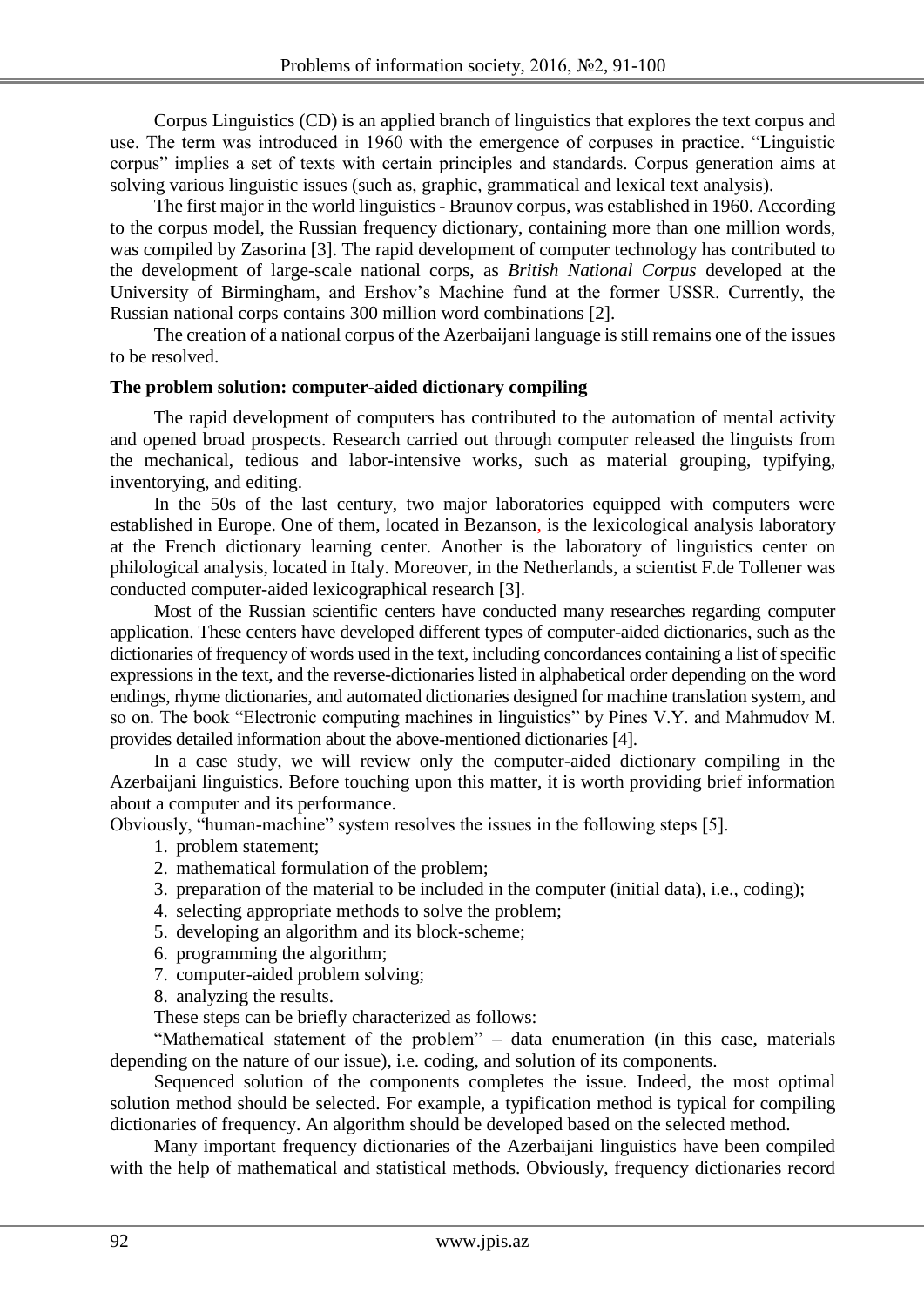the frequency of words and their use in the texts. A number of difficulties occur while compiling these dictionaries. First, the text should be selected in such a manner that literary language norms are adequately incorporated. It is not an easy process. Second, more complicated task is a selection of the overall volume of texts. The main source for the frequency dictionary of the Azerbaijani language is a newspaper. Hundred thousand words have been selected from random texts.

The use of frequency dictionaries in automated data processing - automated translation, summarizing, polygraph, forensic science, and in identifying the anonymous authors of the articles is of great importance.

As it is noted earlier, the first frequency dictionary was published in 1997 [6]. It was revised and published in 2004 [7]. In 2010, the frequency dictionary of the Azerbaijani language was published [8]. All the methods of the Azerbaijani language have been represented here. Linguastatistic texts analysis involved about 50 million words. Generally, the dictionary contained nearly 12,000 word roots. The frequency dictionary of the Azerbaijani language plays a role of an invaluable resource in solving many problems of general lexicology and language teaching as a statistical model.

Furthermore, the application of statistical methods in the study of historical monuments is of undeniable importance. The Polish scientist Chekanovsky Y. used this method for the detection of the kinship among the groups of Indo-European languages for the first time in 1927 in the world linguistics [9]. In 1948, the American researcher Svodesh M. studied dictionary fund of all languages using lexical and statistical method and concluded that, dictionary fund of all languages is changing slowly, at a steady pace [9]. In addition, statistical methods play an important role in the study of language typology.

Alphabetical-frequency and reverse-alphabetical list of the critical text of 1988 year issue of "The Book of Dede Korkut" (authors: Zeynalov F. and Alizadeh S.) was published with regard to the computer-aided study of historical monuments, including written monuments of the Azerbaijan linguistics [10]. The frequency list here covers ten thousand word forms. The words of the legend are listed in a condensed format according to its frequency of use.

The list of alphabetical-frequency the word forms are not arranged according to the frequency, but to the alphabet. The compiled list is of great importance for professionals involved in the language history.

Statistical and distributive analysis of the classical heritage of Fuzuli's poetry has also been explored. Of course, it is of great importance for revealing the stylistic features of classic literature authors, and for the identification of unknown authors of the works by comparing the frequency.

Moreover, "Reverse- dictionary of the Azerbaijani language" widely used in solving many problems of the Azerbaijan linguistics has been drawn up [11].

What is reverse-dictionary and how it differs from usual dictionaries (bilingual, explanatory, etc.)?

Reverse-dictionary differs from usual dictionaries in structure. In ordinary dictionaries, the words are arranged in alphabetical order according to the initial letters. While in reversedictionaries, they are arranged in the alphabetical order according to the last letters.

"Reverse-dictionary of the Azerbaijani language" has been compiled based on the "Spelling dictionary of the Azerbaijani language". Moreover, the words that are not included to the "Spelling dictionary of the Azerbaijani language" have been taken from the "Azerbaijani-Russian" dictionary and included to the reverse-dictionary. "Reverse-dictionary of the Azerbaijani language" is one of the smartest among the Turkic language dictionaries in terms of volume.

*Electronic dictionaries* - different types of dictionaries in computer memory (compiled depending on the purpose). By the way, it should be noted that, depending on the purpose, electronic dictionaries differ from the computer dictionaries. Computer dictionaries are developed for the users in order to take advantage of computer applications. Various dictionaries are available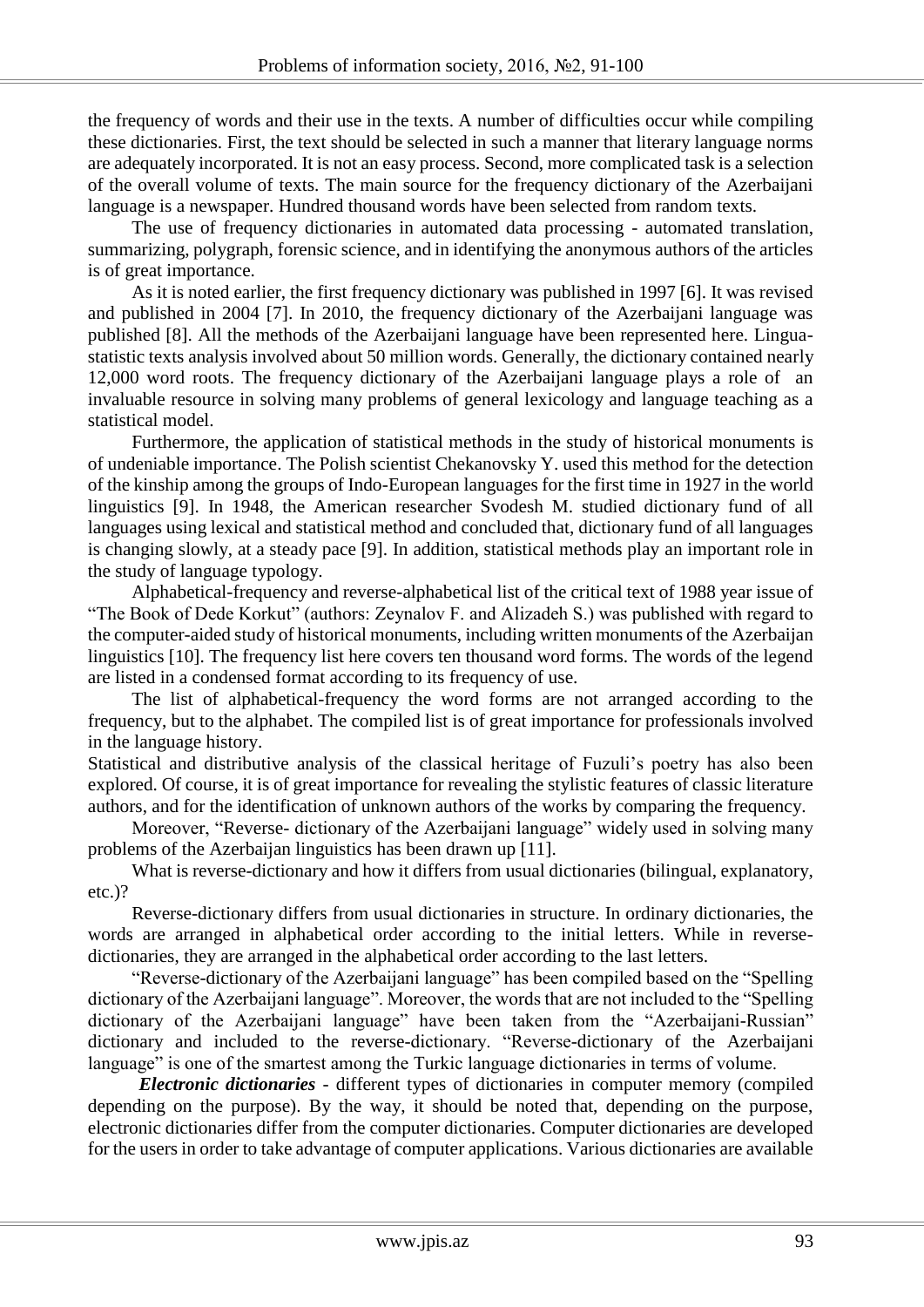on the Internet, such as *ABBYY Lingvo, Poliglot (Azeri Dictionaries), Lingvo,* thesaurus, ontology, thesaurus, spelling, reverse-dictionaries and so on.

*Machine learning* - a branch of artificial intelligence aimed at teaching and developing algorithm models. As an area of artificial intelligence, it was founded at the Dartmouth conference in 1958 with the report made by Solomonov R. on training without teacher, i.e. computer-aided training. Machine learning of mathematical analysis of algorithms has contributed to the emergence of computer training as part of theoretical computer science. This area includes image recognition issues: recognition of symbols, manuscripts and speech, text mining, computer-aided vision related to robotics.

## **Computer-aided language learning**

Currently, computer-aided study of the various systematic languages is very popular in the language teaching. Hundreds electronic dictionaries, machine translation for various languages, teaching software systems, expert systems, and information retrieval systems have been put into operation so far. Here, we will briefly inform about the computer-aided learning of agglutinative languages. We will mainly focus on linguistic analysis of the text, which is one of the most important steps in computer-aided languages learning. The Azerbaijani language is given here as an example of agglutinative language.

By the way, let's clarify some details of the processes taking place during computer-aided learning of natural languages. What language learning tools are usually needed? Of course, first of all, vocabulary, grammar and conversation manual are very important.

When it comes to computer-aided language learning, the situation changes. It is important to introduce an electronic version of the dictionary, to reduce the grammar to a formal structure, and information-retrieval systems, dialogue systems, expert systems, dictionary sounding, including query system should be developed. In other words, linguistic provision and information technology issues have to be addressed, and we mainly focus on this matters. It should be noted that bilingual dictionaries designed for the learning systems are quite different from the usual ones. Usual vocabularies include words and their meanings. Whereas the dictionaries designed specifically for the mentioned system are not limited with the words and their meanings. They take into account the character of the given problems. For example, along with the words and their meanings for machine translation and language teaching, they include what part of speech it belongs to, sound decline (grapheme decline), ending with the letters g, k, t, homonymic syntactic and semantic features, the presence in a fixed word combinations, and verbs grouping (valency and being effective or ineffective). It should also be noted that since the electronic dictionaries are open systems, new words can be added her anytime.

The dictionaries designed for learning systems provide the image descriptions of the words and their sounding using visual tools. When it comes to the suffixes included into the database, they are grouped based on the parts of speech they belong to. Moreover, field-specific terminological dictionaries are included into the database as linguistic software.

Unlike the training courses, learning programs based on phonology provide the system of vowels and consonants, and the harmony rules expressed with sound examples in the form of a dialogue.

Learning program system based on lexicology mainly contains word creativity. The main emphasis is put on the formal description of the word synthesis in the Azerbaijani language [12]. For a formal description of the word synthesis, the harmony of the suffixes with the word forms, interaction of roots and suffixes, position of the suffixes relative to the roots, the harmony of the suffixes in the word positions, and the algorithm issues should be designed as the query-dialog.

Learning program system based on morphology includes the parts of speech (nouns, adjectives, pronouns, numerals, adverbs, and verbs). Of course, the data about the parts of speech are included into the computer memory in formalized form. At the same time, auxiliary parts of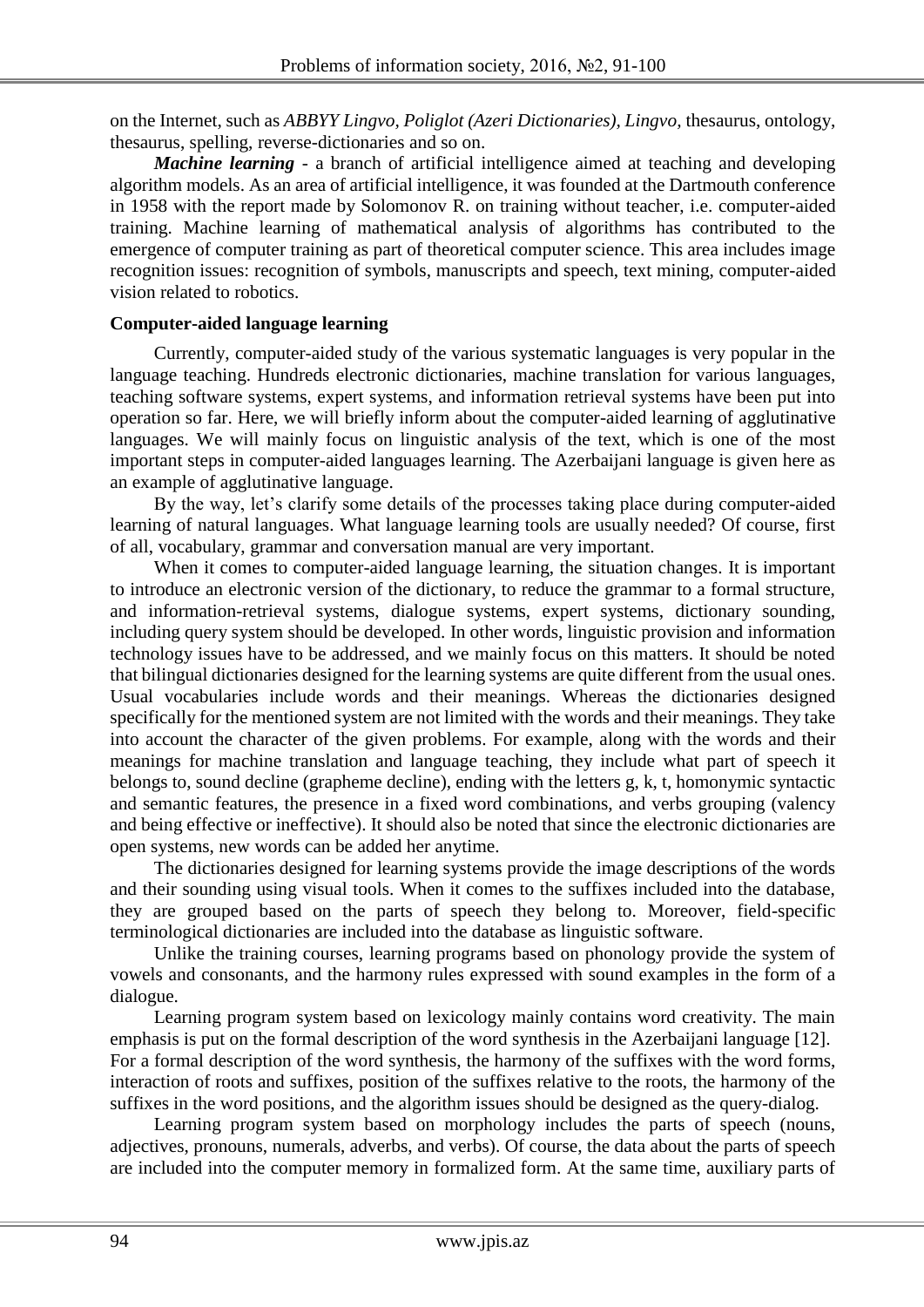speech: *goshma* and auxiliary names, connectors, particles, modal words, binding, exclamation, imitation words, imperative words, children's words, and rhythmic words are included into the linguistic database [13].

Learning program system based on phraseology includes the key factors proving the existence of the language units of the fixed phraseology and the classification of phraseology units [14].

Lexical analysis implies the separation of the texts into the paragraphs, sentences and words, the definition of the language of the text, the determination of the sentence types (with the help of key words and the alphabet), and the definition of the types of lexical expressions (jargons, spells, etc.). The realization of these issues on computer is not so easy.

Morphological analysis deals with splitting the words of the text into the differential fragments, and defining which part of speech they belong to, in short, automated definition of features.

Syntactical analysis defines the relationship between the words and sentences in the text and the position between them.

Semantic analysis is the most complicated process, which determines the meaning and the content of the sentences in the text. This logic-based analysis defines the logical dependence among the words, and the problem given in this regard is formalized. Since the semantics is impossible to be formed through traditional methods, special quality expert systems should be developed. These systems define how properly the meaning is found and check its quality. It also depends on the creation of artificial intelligence systems.

The development of science in this regard is still pending. Effective use of search engines through available information technologies is not up to date yet.

Syntactic analysis of language teaching systems understood as the search for the main and second members of the Azerbaijani texts and their syntactic relationships. Of course, they should be reduced to a formal form for such a search in the dialogue system.

## **Automated text translation**

As detailed information about the automated or machine translation (MT) is given in the Azerbaijan linguistics, we will focus on new trend of machine translation in the Azerbaijan linguistics - statistical machine translation, which has to be resolved [2].

Machine translation algorithms are established in accordance with two different principles in the literature – basing on special rules and statistics.

Statistical machine translation bases on the comparison of a large-scaled language pair. The language pair is an expression of the sentences of a text in one language with the respective sentences in another language. As if the text options written in two languages and their translation. The more language pairs are, the more accurate the compliance coefficient is, and consecutively the higher the quality of statistical interpretation.

In some cases, the hybrid machine translation is used. Hybrid machine translation uses various respective options of MT.

When it comes to the computer linguistics in Azerbaijan, mathematical methods have been used since the 60s of the last century - with the publication of the book "Mathematical linguistics in education" by Garayeva M. [15].

Research studies have been implemented on all branches (machine translation, the development of formal models of the Azerbaijani language, and language study with statistical methods) of mathematical linguistics founded by Garayeva M. In 1976, a new area of the Azerbaijani linguistics - a group of applied linguistics was found at the Institute of Linguistics after Nasimi. Under Pines's leadership, this group began to deal with the problems of applied linguistics, including machine translation (formal description of word synthesis, morphological analysis, automated syntactic analysis and synthesis of texts, automated text editing etc.), formal modeling (modeling the structure of verb forms in Turkish, automated synthesis model, etc.), and statistical analysis of ancient monuments with statistical methods. In 1979, Akhundov A. wrote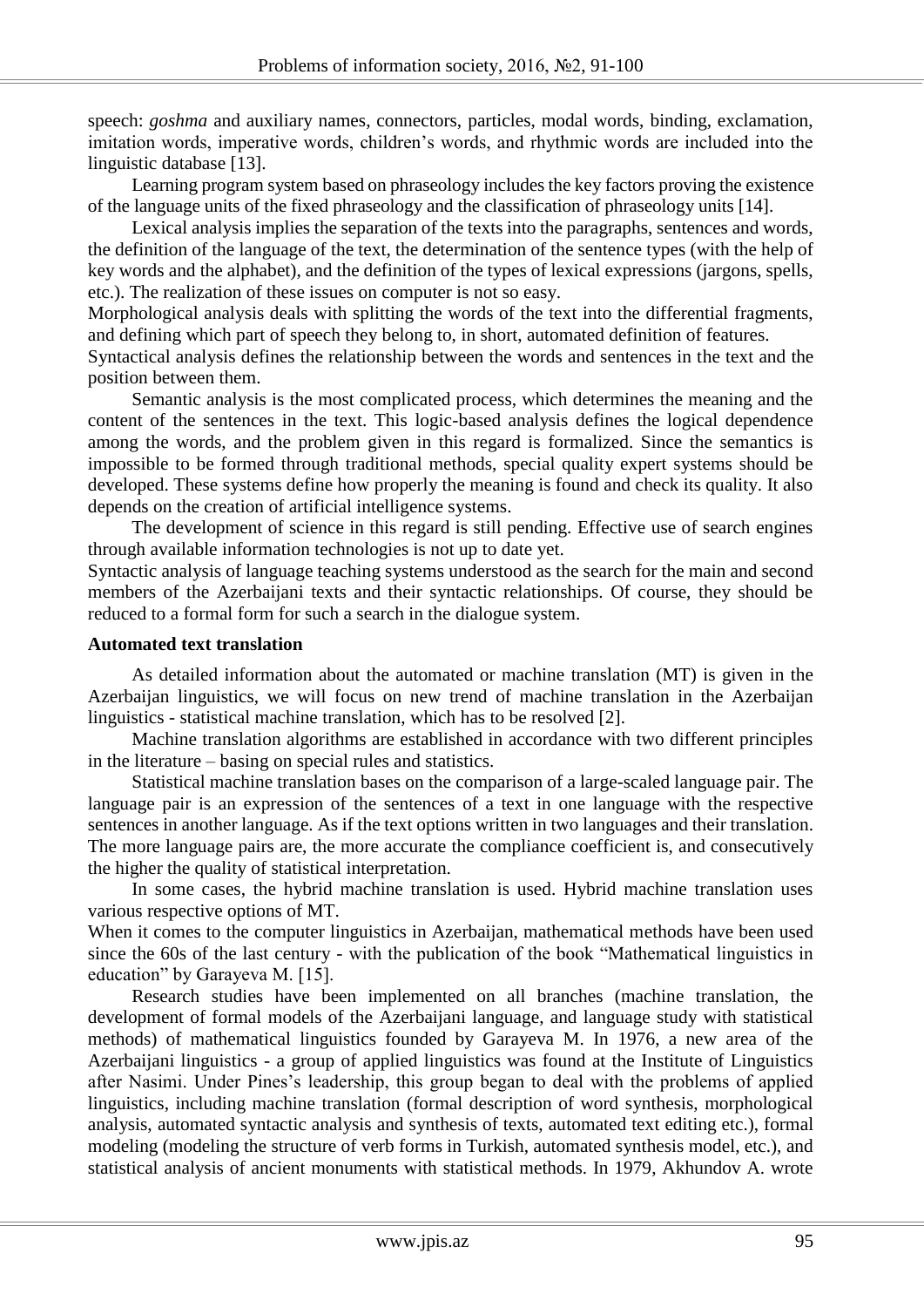his work "Mathematical linguistics" [16]. His recently published work "About some features of the applying the structural and mathematical linguistics methods in the Turkic languages" [17] is also of great interest.

Azerbaijani scientists are successfully using above-mentioned methods in their research. Thus, Akhundov A., Valiyev A. and Melnikov G. worked on the axiomatic method [16-20]; Valiyeva K., Pines V., Mahmudov M., Amirov Z., Fatullayev A., Khalili A., Guliyeva Z. and Iskandarova N. – on modeling method [12, 21-27]; Melnikov G., Valiyeva K., Valiyev A. and Mahmudov M. – on theoretical linguistic methods [28-32]; Valiyeva K., and Mahmudov M. – on the use of the theory of sets, automats and algorithms [6, 7, 33, 34], Pines V., Valiyeva K., Mahmudov M., Rahmanov J., Sultanov V., Mammadova S. and Shikhiyeva I. – on the statistical method [35-40].

It should be noted that we will no limited to the work done and will be involved in future research, such as oral speech recognition, computer-aided language training, development of video and electronic dictionaries and etc.

# **Computer-aided natural language recognition**

As mentioned above, the importance of the human-machine relationships in regards to indepth study of the structure of the natural languages, developing the most complete and important theory for the communication that reflects all aspects of the communicative act and the inevitability of involving the linguists to these issues to satisfy the users' needs appeared at late 60s. Evidently, the main communication in man-machine relationship must be in the form of dialogue. Depending on the purpose, the dialogue can be at three levels: global, thematic and local levels. Global level communication is determined by the common characteristics of the given question; the structure of the thematic dialogue depends on the specific algorithmic solution of the problem, and finally, local level dialog involves the various stages of the mutual dialogue between the participants [41].

As for the computer-aided recognition of natural languages, speech recognition and text recognition should be noted here. Since both areas are studied separately and cover a wide scope, we will only provide a brief introduction to these recognitions.

For automated text recognition, naturally, first of all, linguistic support should be provided. Linguistic support includes the following issues.

- 1. Automated (machine-aided) phonological recognition of graphemes;
- 2. Automated (machine-aided) recognition of morphemes;
- 3. syntactic recognition of the chain of morphemes;

Grapheme level is the conversion of the respective alphabet of the language (graphemes of the text) into machine language (machine language alphabet consists of two figures: zero-0 and one-1), that is coding. The alphabet of the Azerbaijani language consists of 32 graphemes. So, 32 graphemes are expressed in the machine figures consisting of 0 and 1, i.e. encoded.

As for the automated recognition of morphemes, as the morphemes are composed of the graphemes' chain, their coding is expressed with the sum of the respective graphemes. It is known that the root and suffix morphemes are distinguished. It should be noted that root and suffix morphemes must be included into the memory of the computer.

For syntactic recognition of the morphemes the phraseological expressions, encoded sintagmas of the fixed word phrases should also be included in the computer memory.

Along with the linguistic support, mathematical support should also be provided for computer-aided recognition of the natural languages. Of course, for mathematical support recognition applications should be based on the solution algorithm of the given problem.

Recognition programs of different system languages are currently available. The written texts are included in the computer through the recently developed scanner facilities, and then, the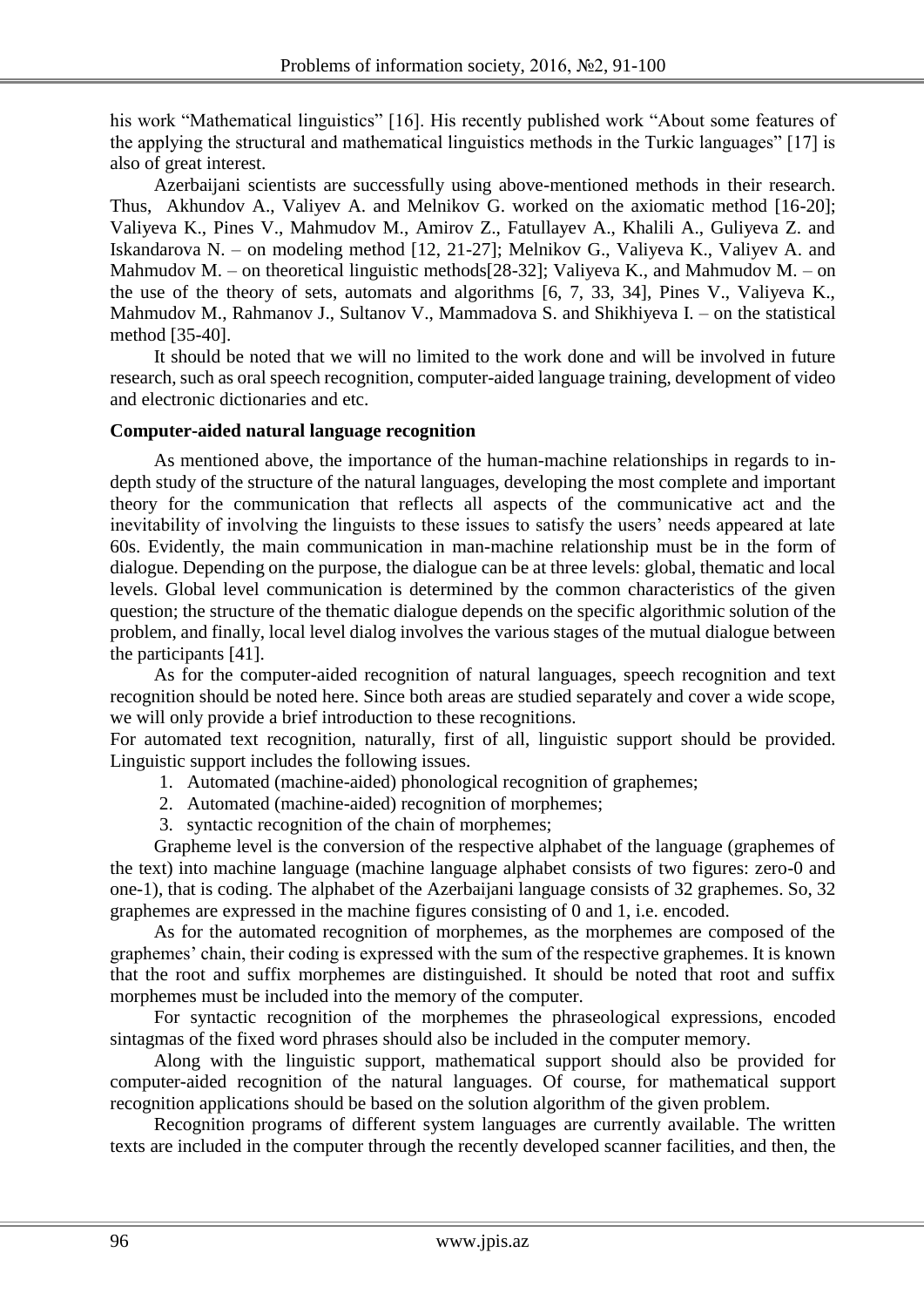texts are read with the use of recognition programs, and the proper operations are enabled in regard with the given problem.

Computer-aided recognition of the spoken language, as well as the oral speech differ from the recognition of the written texts. However, the similarities of solution method are manifested in the language approaching level. Here, instead of the graphemes, the phonemes should be sounded in order to include them into the linguistic database. On the one hand, the should be studied from the phraseology and acoustic aspects for their introduction, and on the other hand, all the data related to the phoneme system, including the key signs and status of phonemes, their perceptive and functional aspects and correlation should be included into the linguistic database. In addition, the allophonic variations and complexion of the phonemes, their types, orthoepy and recognition function should be considered when generating the linguistic support.

The syllables play a key role in the speech recognition. Therefore, the structure of syllables should be thoroughly studied and their formal models should be developed. One of the key factors in the speech recognition is the emphasis. According to the linguistics literature, it is clear that in different languages the emphasis depends on its function. For example, in the Russian language, each word has its own emphasis. Because, in this language, the emphasis has a 'culminative' function. However, as the emphasis carries the delimitative function in the Turkic languages, it is put on the final syllable of the word [42]. Speech recognition software defines the emphasis with the higher sounding of the latter syllable. In this context, as syllable models, intonation, and the rhyme of the words in the speech recognition is another research subject, we will not touch upon these problems.

It should be noted that the reading of ancient manuscripts is one of the interesting issues of artificial intelligence. The survey on the reading hieroglyphic writings of Maya can be cited as an example. Living in the American continent, and having its own writing system, these people have been deprived of their culture. They lost their books, and rich library was burned by the Spanish invaders [43]. Today this manuscript is being preserved in Dresden, Madrid and Paris. Scientists from several countries, especially the United States, France and Germany, have worked on deciphering this manuscript, but haven't achieved any result. In 1951, the Soviet scientist Knorozov Y. opened these manuscripts, i.e. brought the Mayan hieroglyphs to the same shape. Then, scientists encoded these hieroglyphs and included into the computer memory. In addition, the images of the Mayan manuscripts were also encoded and included into the computer memory. The goal here was not to find the meaning of separate Mayan hieroglyphs, but the whole meaning of parts of the text.

It is known that the definition of the frequency of allographs and syllables plays an important role when reading the manuscripts. In other words, for deciphering the Mayan manuscripts, the prevalence rate of different letter combinations (graphemes) must be determined, and then, the frequencies Mayan hieroglyphs should be calculated and obtained prevalence frequency should be compared. As the result of the comparison of the frequencies obtained based on the developed program, the meanings of the hieroglyphs of the Mayan manuscripts have been found. Thus, the ancient Mayan manuscripts have been decoded through the computer - one of the greatest achievements of cybernetics.

When exploring the scope of PC, inevitably, the question arises: is it possible to create artificial intelligence?

Before creating the artificial intelligence, that is, an "intelligent" machine "thinking" and "understanding" as a human, it is necessary to explore the essence of the human himself/herself. It should be noted that internal and external devices of the computer need to be improved most. These devices are unable to read the hand-written texts directly and to speak as a man yet. Though, any scanned text is now possible to be included into the computer memory. However, since the recognition programs are limited, it is impossible to read arbitrary texts. Bilateral relations through *Skype* program can be built over the Internet. Nevertheless, the problem of speech recognition to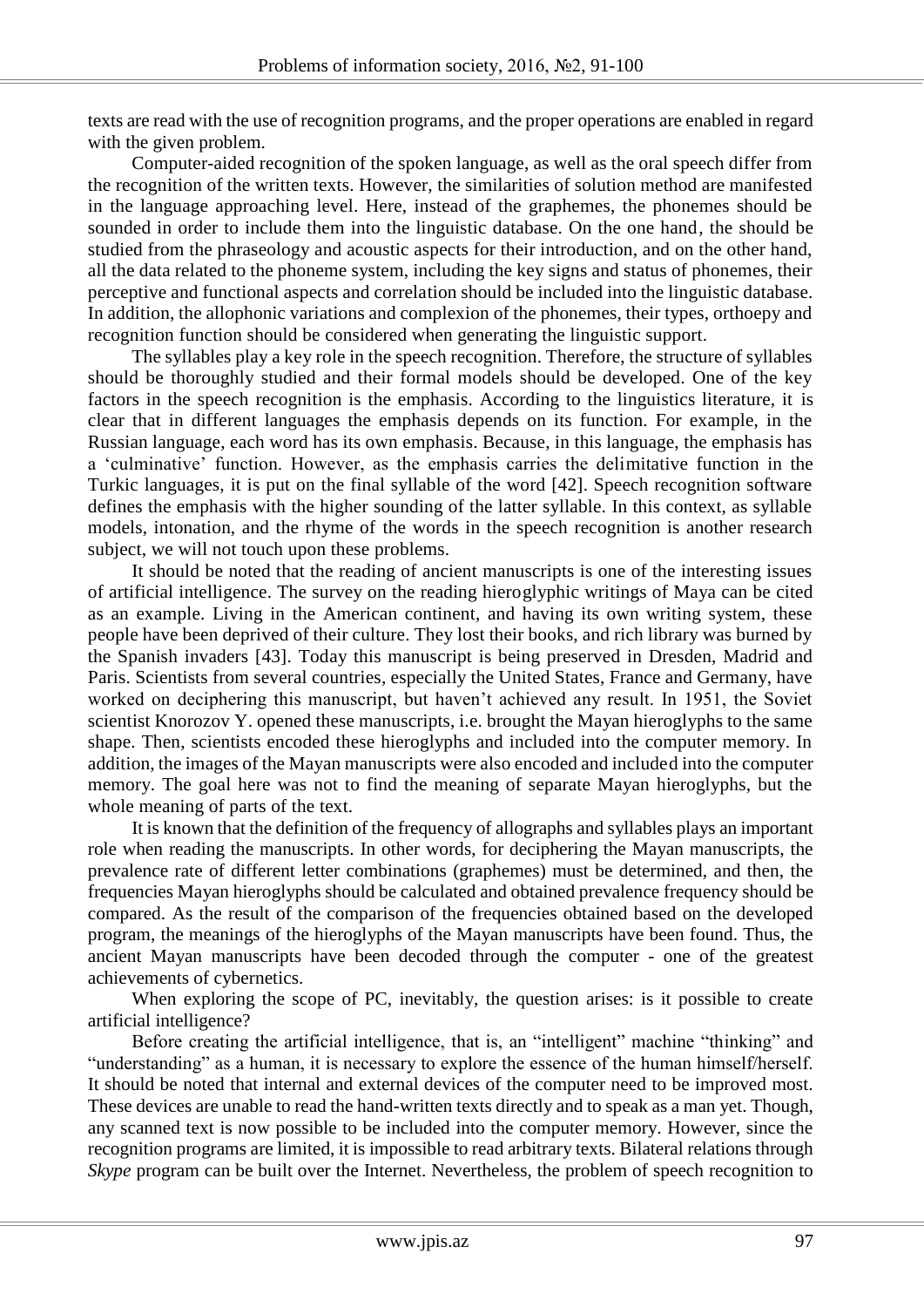handle the computer by natural language still remains unsolved. Extensive studies should be conducted on phonology, lexicology, syntax, grammar, semantics, and morphology on various language levels in order to teach the machine to talk to a man.

Obviously, sounds is the spread of different frequency waves in the air. Different people may differently sound the same word in own way. Apparently, each individual's voice tone, timbre, intonation and so on differ. For this reason, it is very difficult for the computer to recognize the voice. Nevertheless, the human voice can be artificially synthesized by conversing the sound dances into the electronic ones. For the voice recognition, the voice is filtered and then compared to the etalon stored in computer memory. If any match occurs, the machine identifies that voice, otherwise it fails. Another method is based on the recognition of separate sounds, syllables and words.

When it comes to the computer "vision", each letter is coded and included into the computer's memory. Thus, the characters included into the computer's memory will be recognized only.

Thus, the creation of the "vision" and "conscious" computer does not mean the formation of the artificial intelligence yet. Intelligent computer that can be considered at that time, introduced him to solve a mathematical problem or a task in itself may pose.

In fact, there is no a general idea about the notion "conscious". Usually, the "conscious" means the creative ability or in other word, the ability to solve any problem differently from the previous experiences but with the vision of the interaction between the previous outlook and the surrounding objects. Actually, thinking is a broader concept, which combines a number of features as the perception of abstract and super abstract senses, teaching ability, character formation, decision-making and so forth.

A group of experts working in this field believes that the whole nature of the human thinking can be applied in the process of data processing. Therefore, these processes can be programmed in high performance computers and used. Thus, this computer, in principle, may be as a human in all spheres of intellectual activity. In-depth research work has already started for the creation of artificial intelligence.

## **Conclusion**

Thus, the application of mathematical methods in linguistics is not irrational; it is needed to address certain issues. Universal programming languages (algorithmic languages) have been developed in order to implement the automated programming of the given problem. Due to these languages, the issues facing not only the natural languages, but also a number of humanitarian issues, including automated texts analysis in linguistics, machine translation, dictionary compiling can be programmed and solved.

It should also be noted that the recently published "Computer Linguistics" work by Mahmudov M. dedicated to the theoretical and experimental issues of linguistics has led to the resonance in the scientific society [42]. This monograph provides the comprehensive explanation of the national corpus of the Azerbaijani language, statistic lexicography, machine translation and formal linguistic analysis systems. Linguistic algorithms of explored formal analysis systems is of great importance in terms of language emergence and development. They can be widely used for retrieval systems, automated synthesis and analysis systems. Compiling the frequency and reverse dictionaries of the Azerbaijani language through computer, and statistical analysis of the historical monuments ("The Book of Dede Korkut" and Fuzuli's language) can provide useful facts to the linguistic studies.

Mahmudov M. rightly notes: "Computational Linguistics is a recently emerging science but with a great future, which will benefit the humanity. As it is not possible to imagine the future development of the society without computer, the future development trends and prospects of linguistics are also impossible without computational linguistics" [42].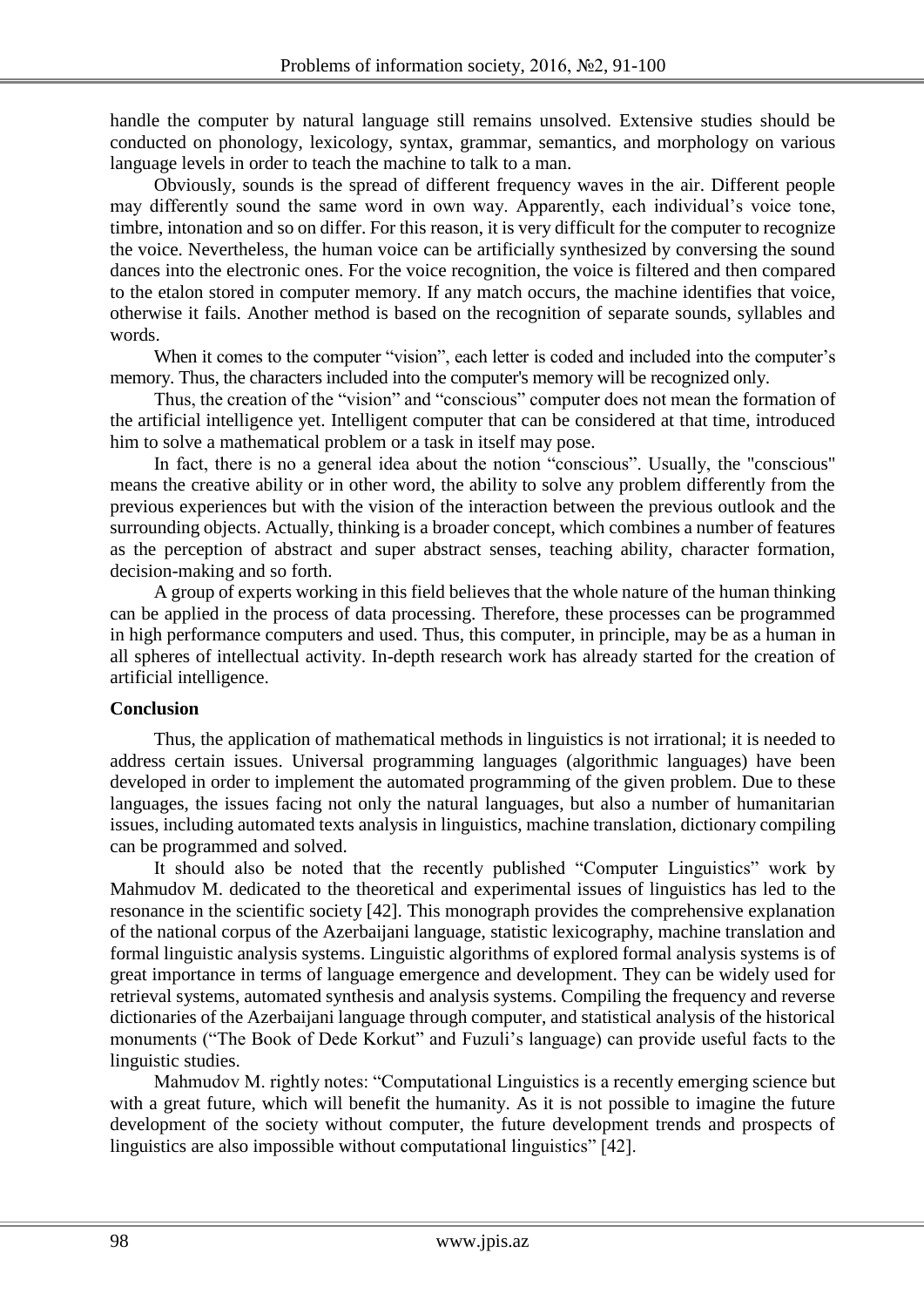# **References**

- 1. Toldova S.Y., Lyashevskaya O.N. Modern problems and tendencies of computational linguistics. 24th International Conference on Computational Linguistics COLING 2012, Mumbai // Linguistics Problems, 2014, No 1, pp. 120-145.
- 2. http://www.wikipedia.org
- 3. Shtindlova J. Application of mechanization and automation methods in lexicological study abroad. Automation in linguistics. Moscow, 1966, p. 240.
- 4. Pines V.Y., Mahmudov M.A. Electronic computing machines in linguistics, B., 1977, p.63.
- 5. Zubov A.V. Processing of natural language text in "man-machine" system. Speech Statistics and automated text analysis, Moscow, 1971, c. 286-434.4. VY Pines, Mahmudov MA Electronic counting machines, linguistics, B., 1977, p. 63.
- 6. Valiyeva K.A., Mahmudov M.A., Pines V.Y., Rakhmanov S. Frequency dictionary of the Azerbaijani newspaper language, B., 1997, p. 212.
- 7. Valiyeva K.A., Mahmudov M.A., Pines V.Y., Rakhmanov S. Frequency dictionary of the Azerbaijani newspaper language, B., 2004, p. 264.
- 8. Mammadov M.A., Fatullayev A., Mammadova S. et al. Frequency dictionary of the Azerbaijani language (word roots), B., 2010, Vol.I, p.464.
- 9. Methods of Mathematical Statistics and Modelling in the comparative history of linguistics, http: //www.yazıkoznanie.ru/content/view/127/215.
- 10. Valiyeva K.A., Mahmudov M.A., Pines V.Y. and et al. Statistical analysis of "The Book of Dede Korkut", B., 1999, p. 248.
- 11. Mahmudov M.A., Fatullayev A. Reverse-Dictionary of the Azerbaijani language, B., 2004, p. 258.
- 12. Valiyeva K.A. Automated text analysis and synthesis, B., 1996, p.158.
- 13. The Modern Azerbaijani language. B., 1981, p. 443.
- 14. Mirzaliyeva M.M. Phraseology of the Turkic languages. B., 2009, p.240
- 15. Garayeva M.S. Mathematical linguistics in education. (Justification of the problem of foreign language learning by model). Baku, 1964, p.55.
- 16. Akhundov A.A. Mathematical linguistics. B., 1979, p.79
- 17. Akhundov A.A. Selected works. Vol.II, B., 2012, p.464
- 18. Valiyev A.H. Passage accents of the Azerbaijani language. Doctoral thesis. B., 1974, p.400
- 19. Valiyev A.A. Passage accents of the Azerbaijani language. B., 2005, p.334
- 20. Melnikov G.P. Some methods of description and analysis of the vowel harmony in the modern Turkic languages // 1962, 6, pp.31-58.
- 21. Pines V.Y. Modeling of the structure of the Azerbaijani verb forms in connection with the problem of automated dictionary. 1970, p.19.
- 22. Mahmudov M.A. Development of the system of formal morphological analysis of the Turkic word forms (based on the Azerbaijani language), Baku, "Elm", 1982, p.26.
- 23. Amirov Z.M. Development of the formal models of the Azerbaijani language and establishment of linguistic processor based on them. Abstract of the thesis submitted for the scientific degree of PhD in technical sciences, B., 2006, p.19
- 24. Fatullayev A.B. Development and application of digit-modeling method of the Azerbaijani-English machine translation system. NDA, B., 2006, p.19
- 25. Khalili A.M. Development of formal grammar of the "Limited Azerbaijani language" as part of the knowledge base of the deductive machine, NDA, B., 2009, p.34
- 26. Kulieva Z.Y. Determination of the optimal structure of the automated dictionary and machine translation systems. B., 2011, p.46.